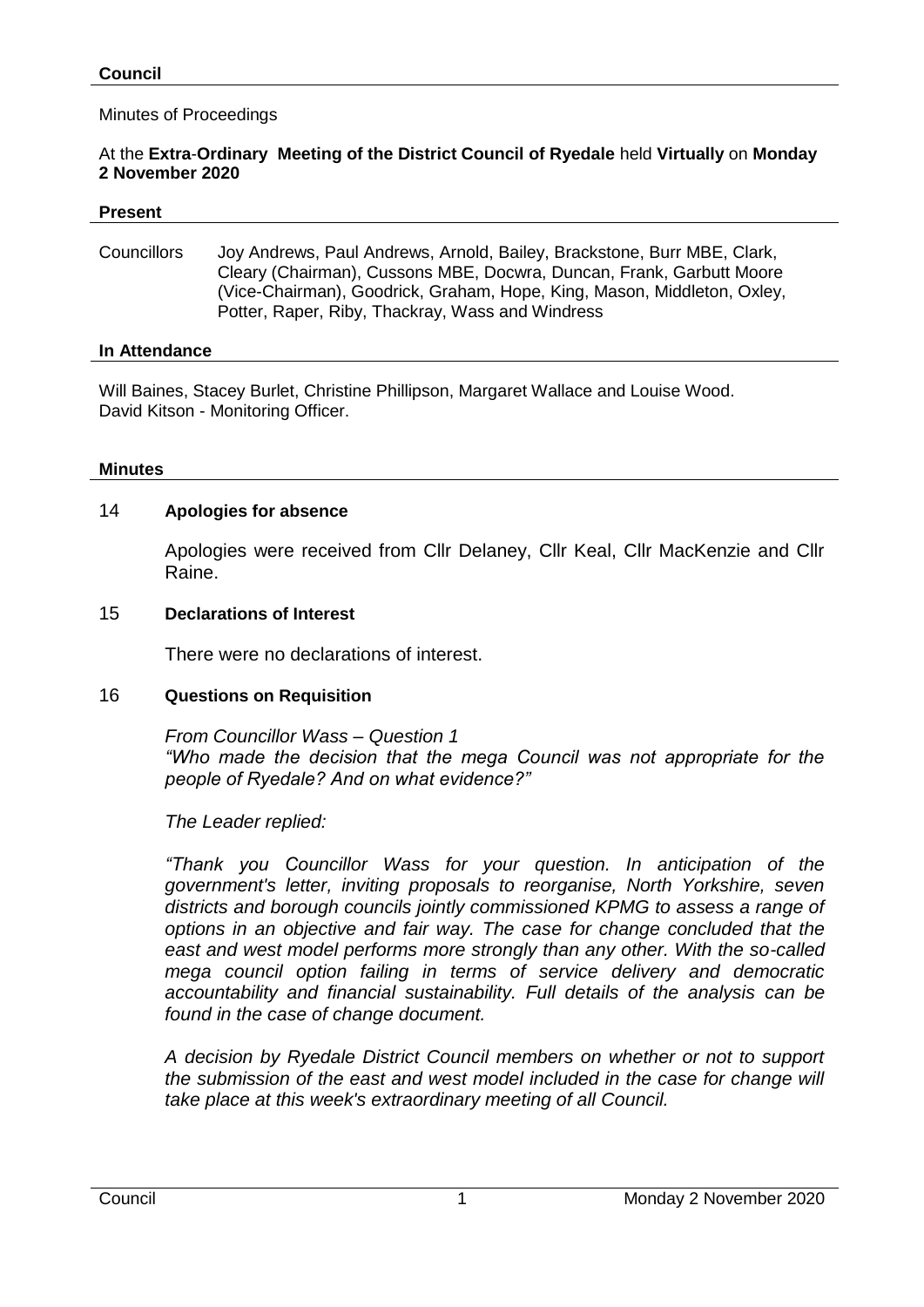*Supporting submission of east and west to government does not necessarily equate to support for this proposal or rejection of any other. Formally, it means that this council believes that east and west should be submitted to government for consideration.* 

*While I am a supporter of unitary local government in principle, I remain certainly opposed to reorganisation at this uncertain and worrying time for our residents. This view is shared by the other six districts and borough leaders. Sadly, the County Council appears determined to submit its mega council proposal on Wednesday. If that happens, I feel this Council has no option but to respond by submitting the east and west proposal to the Secretary of State. This will allow him to consider two proposals, each with their respective strengths and weaknesses, for making any decision. Ultimately, it is his decision, but we can help influence and shape the outcome in the best interests of Ryedale residents"*

*Councillor Wass then asked a supplementary question:*

*"Where does it actually mention though, in the report, you know, the words, 'mega council', I've looked through the record, and I can see where that phrase is used, or is being commissioned in its wording. It's a weighted phrase, if you like the word 'mega council', which are making or loading us to think in a certain way. So, I just want to know where that phrase has come from, because as I say, it's not mentioned in any of the reports."*

# *The Leader then replied:*

*"Thank you, Councillor Wass, for your supplementary question. I think the simple answer very much is 620,000 people, 8000 square kilometres. This would be the biggest local authority ever created in England. And if this isn't a mega council, then there is no mega council anywhere else in the country. This would be something unlike local government that exists anywhere else in the country".* 

# *From Councillor Brackstone – Question 2*

*"In the above decision, who had the competency to decide on i), children and young people services?"*

*The Leader replied:*

*"Thank you, Councillor Brackstone for your question. My answer is that Ryedale district council has not yet made a decision.* 

*However, in preparing the case for change, KPMG utilised experts in these fields to contribute to the overall findings of the study. Further details of the team members experience can be found in 4.7 Chief Executives briefing note, which has been circulated to all members via email, and this is the answer to the further subsections of this question in terms of Children's Services, Health and Adult Services, Public Health and Education."*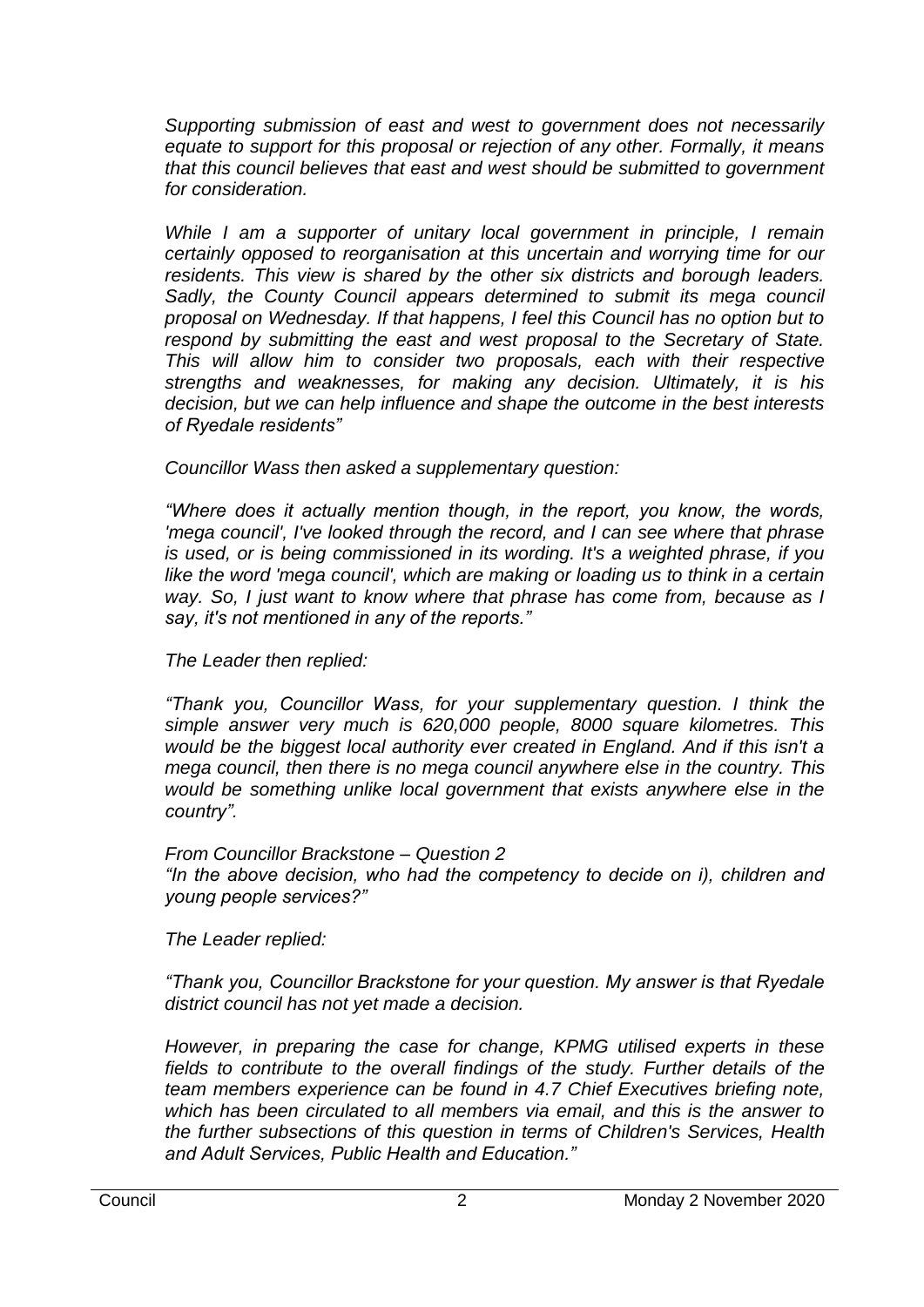*Councillor Brackstone then asked a supplementary question:*

*"According to the report, North Yorkshire County Council is outstanding in Children and Young People Services, yet York Council needs improvement. So, on this basis, why have we decided to basically cut the North Yorkshire Children and Young People services in half? Why not just carry on with the North Yorkshire County Council services being outstanding on its own?"*

# *The Leader then replied:*

*"Thank you, Councillor Brackstone for your question. A key part of the study which KPMG have done is to look at all options and to look at the whole footprint. And that means not just North Yorkshire, but City of York as well. And the purpose of the study is to look at how best to deliver services to all 800,000 residents across that footprint. And that means that in certain areas, North Yorkshire has best practice examples of strength. In others, it's weaker. The City of York, there's examples of strength in some areas, but in other areas of delivery, they are weaker. The advantage, I think of the approach that KPMG have taken is that the whole patch has been looked at and what can benefit all residents across that geography. Meaning that we can share best practice, we can share expertise to ensure that everybody has access, not just to the good services, not just to mediocre services but really excellent, truly excellent services into the future. And that includes Children's Services."*

## *From Councillor Clark – Question 3*

*"How does the breaking up of North Yorkshire Public Health Department help in the current campaign against COVID-19?"*

*The Leader replied:*

*"Thank you, Councillor Clark, for your question. As I've already stated, I'm totally opposed to reorganisation at this uncertain and worrying time when the*  focus of all authority should be responding to COVID-19 and supporting *residents in need of help as we enter a second nationwide lockdown. My hope is that the County Council decides ultimately not to submit the mega council proposal on Wednesday. But if it is submitted, I feel this council is left with no option, but to respond by submitting the east and west proposal. If the County Council does submit its proposal, it will be that authority, which is ultimately responsible for the consequences of triggering reorganisation at this critically important and critically sensitive time. While I am gravely concerned about the short-term implications of the reorganisation process, and the potential disruption and distraction that this will cause, there is potential in the longerterm, I believe to strengthen the response to public health emergencies, such as COVID-19 by building on current excellence. Not just in North Yorkshire, but in the City of York too. The east and west model has the potential to accelerate partnership working and full expertise to help more effectively manage emergencies into the future. Instead of breaking up departments as Councillor*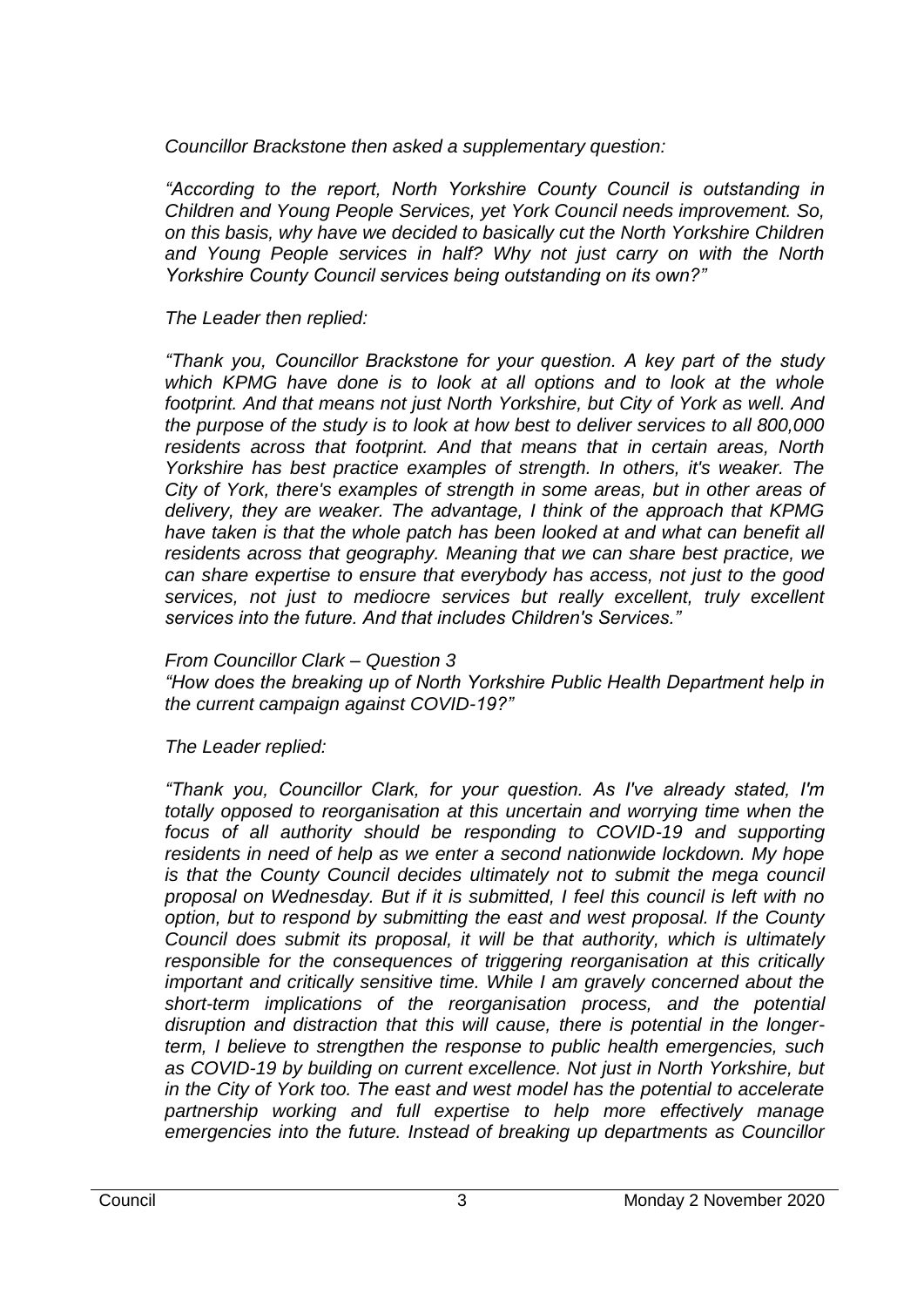*Clark calls it, we have a chance to promote much closer working than ever before."*

*Councillor Clark then asked a supplementary question:*

*"So, we're going to break something up and not know what we're putting in each place. When what we've got for public health appears to be working incredibly well. Can you give us the logic behind doing that?"*

*The Leader then replied:*

*"Thank you, Councillor Clark, for your question. As I think I've made very clear. I'm opposed to reorganisation at this time when we are facing up to the COVID-19 emergency situation. As I've also made it very clear, we are not breaking up services. Actually, there is an opportunity here to have closer working, joint working partnership working than ever before across North Yorkshire and York by using the expertise which we have across both public health departments. That is not breaking up services that is actually making them stronger by working together more united into the future."*

*From Councillor Clark – Question 4*

*"Can we have copies of the tendering process?* 

- *i) How many organisations bid?*
- *ii) What was their expertise in CYPS, HAS, Public Health, Education?"*

*The Leader replied:*

*"In answer to a Councillor Clark's question. Thank you, Councillor Clark. The appointment of KPMG was handled on behalf of the seven district and borough councils by Scarborough Borough Council. Given the short timeframe involved SPC used a procurement framework to appoint KPMG. Further details of the tendering process are available in 4.3 at the Chief Executive briefing not, which has been circulated to all members by e-mail."*

*From Councillor Wass – Question 5*

*"Can we please have a copy of the terms of references and timescales including the deadlines given to KPMG?"*

*The Leader replied:*

*"Thank you, Councillor Wass for your question. A copy of this is included in the Chief Executive briefing note that's been circulated to all members by email."*

*Councillor Wass then asked a supplementary question:*

*"I'm just a bit perturbed that we're getting everything at the last minute. And as part of the tendering process, whether or not it's over £25,000. Collectively it is and there is a four-week window in terms of which members should have been alerted to what was going on in terms of this process. It's taxpayer's money*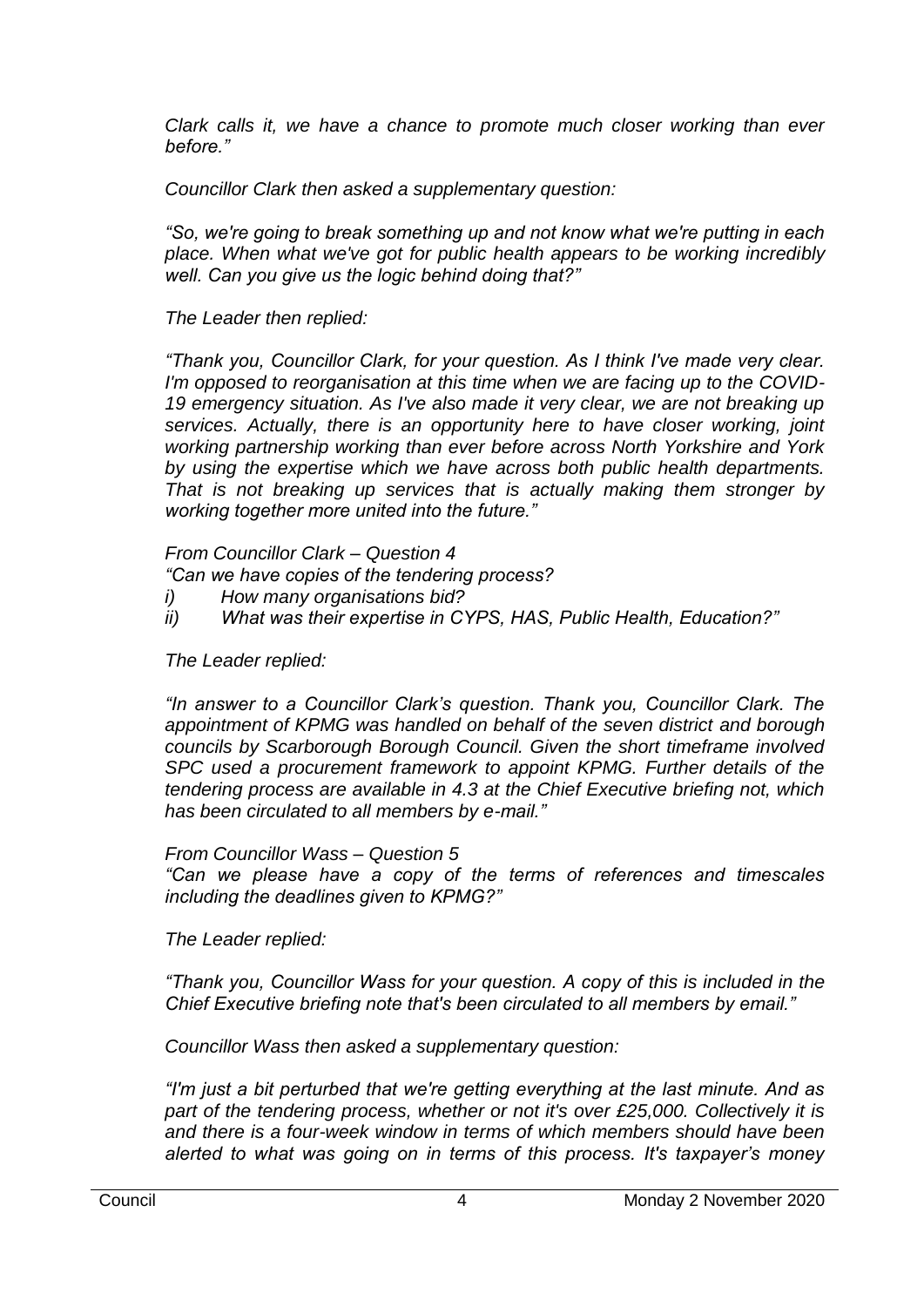*that's being used. And at the end of the day, really, you know, to get all this information at the last minute, where we haven't had a chance to read anything to do with this. If that's been included in the Chief Executive's email today, I don't know, but it's not really adequate to give us an informed and professional opinion where we can reflect and maybe not need to ask certain questions like this."*

## *The Leader then replied:*

*"You mentioned there Councillor Wass about information. There was a very comprehensive briefing held by the Chief Executive on the 23rd of July, which was discussing the procurement process and the appointment of KPMG. Unfortunately, no representative of the Liberal Group, I believe was present for that briefing.* 

*Also the questions which you are now asking, a few days before the full council meeting where we're going to make the most important decision over this Council has ever made were answered, they were answered at that briefing session.* 

*And also, as I hope you can imagine, today is Monday. And we are meeting again on Thursday. So, there is actually several days in which all members of the Council, yourself included, are able to look at this information. And I would like to extend to all members of the Council yourself, including Councillor Wass that anybody who has any questions that they wish to ask and that need clarity on, I'm happy to answer those questions. If members contact me, I haven't had any contact so far from the liberal group outside of this meeting forum. But I am happy, for any member of the Council to ask me questions and I will endeavor to do all that I can to answer them. And I also know that the Chief Executive is available and willing to share all information with members to help them make any decision that they need to on Thursday, at the extraordinary meeting."*

# *From Councillor J Andrews – Question 6*

*"Can we please have copies of communications with NYCC that enables our leader to decide that our Council would not support the NYCC proposal?."*

*The Leader replied:*

*"Thank you, Councillor Andrews, for your question. No decision has been taken for or by this Council. The Council's position will be determined this Thursday at the extraordinary meeting. However, the objective analysis contained within the case of change supports my personal view, the North Yorkshire and York model is not the optimal solution for local government in our county. I continue to believe that it would be wrong to subsume Ryedale is the largest council in England, with a population rivalled only by Birmingham and Leeds. I believe this proposal is wrong for our staff, for our businesses and for our residents. Covering 8000 square kilometres and stretching almost coast to coast, I fear this authority will be too largely effective and too remote to represent our*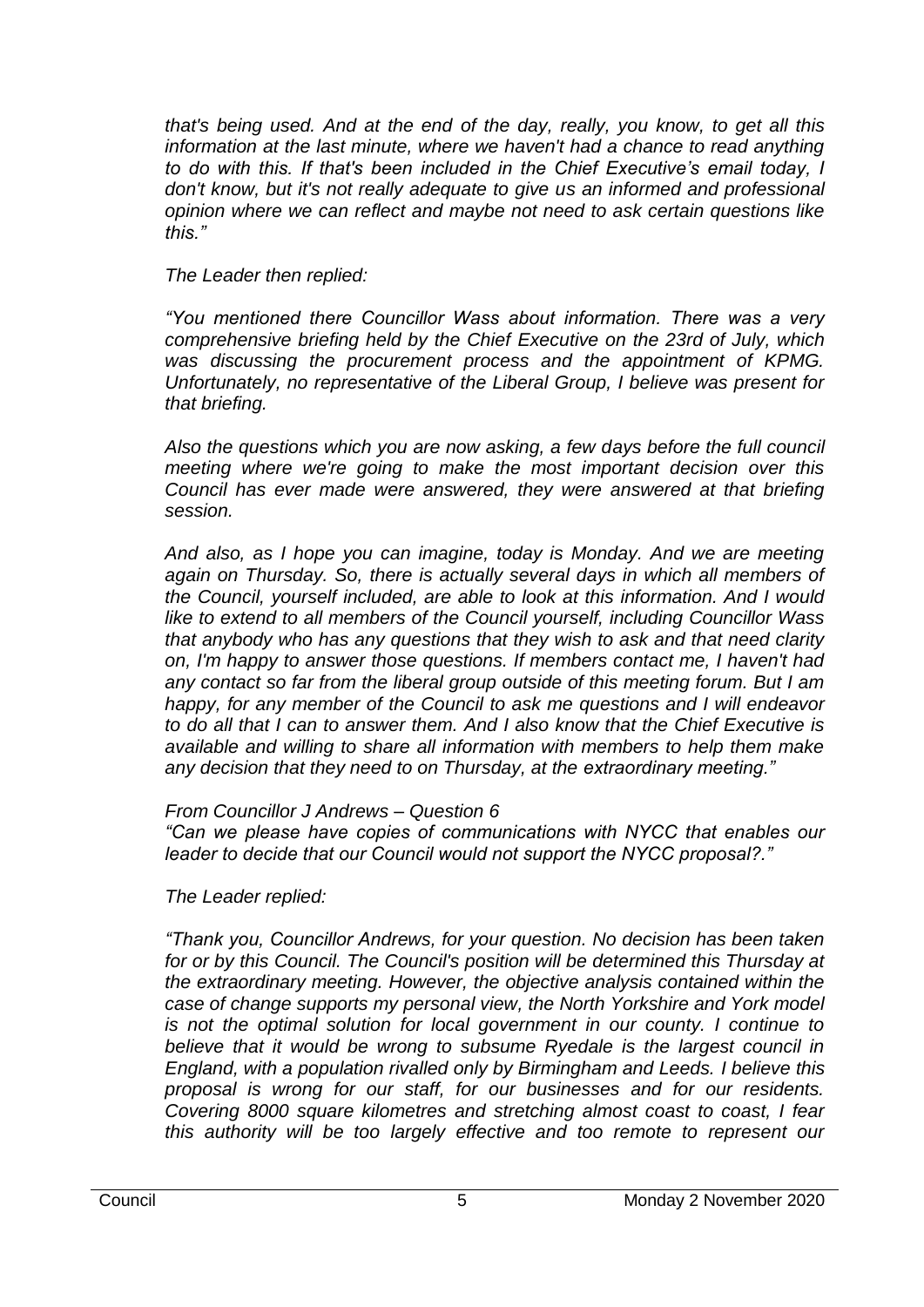*residents. My hope is that we can keep local government local in our county by backing in submitting an alternative to government."*

*Councillor Andrews then asked a supplementary question:*

*"Haven't we got the communications between the leader Ryedale and North Yorkshire? Are there any communications?"*

*The Leader then replied:*

*"Councillor Andrews, KPMG met with the Chief Executive of the County Council*  and held a discussion with them on this piece of work. I was going to refer to *this in the answer to the next question. Discussions were also held with the City of York Council which I will also refer to in a subsequent question, and they also did not wish to be part of the KPMG piece of work. They've done their own piece of work, which has now been published into the public domain."*

*Councillor Clark then asked a supplementary question:*

*"If North Yorkshire, I'm going have to do your work for you Leader. If North Yorkshire have put in local delivery units like the KPMG report is suggesting. then that would have delivered would it not a similar picture? However, KPMG is not recommending local delivery units so, that Ryedale and local services for local people could be decide by local councils - it cannot. So, would not North Yorkshire have been able to have done that? And did you suggest that as an amendment to North Yorkshire?"*

*The Leader then replied:*

*"Mr. Chairman, I don't wish to avert the question. But I also don't wish people to get confused because the next question is about the amendments to the NYCC bid. Which I am happy to answer at the appropriate point in time, but I suppose for the moment all I would say is NYCC are responsible for their bid. I have no engagement from them and no contact with them."*

*Councillor Clark then asked:*

*"I'm sorry Chair, I maybe didn't express my supplementary clearly. The KPMG*  report refers to local delivery units. But then doesn't put any local delivery unit *into its report. How does that make it local?"*

*The Leader then replied:*

*"There is Councillor Clark, as you've referenced in the appendix, a proposal, which does I think, refer to almost the status quo situation, in the district and the borough councils as local delivery units. Is that what you are referring to?"*

*Councillor Clark the replied:*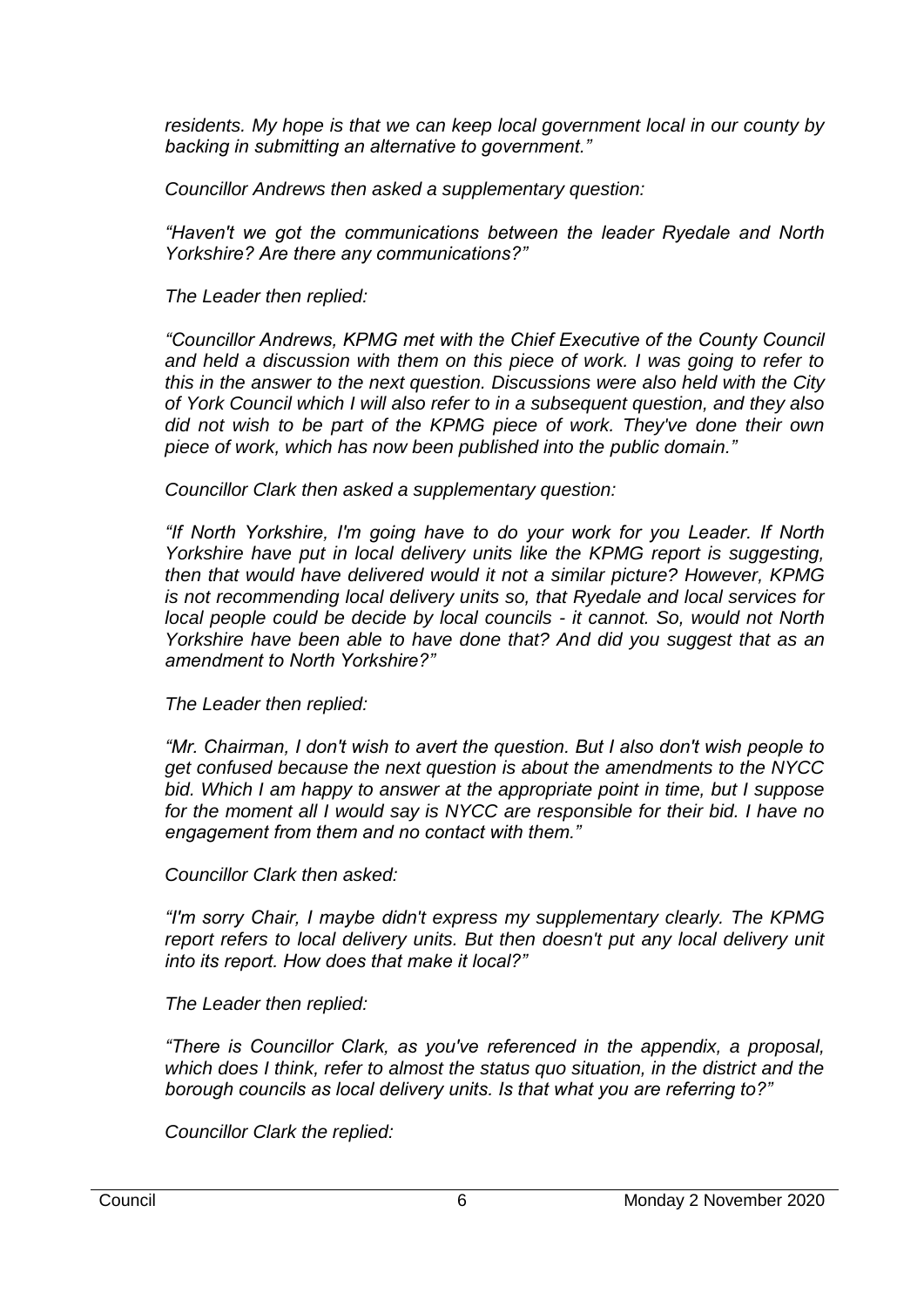*"I'm saying it refers in there when it's talking about a... got me thinking mega councils now. When you've got combined authorities, then you would need to or could have local delivery units. But North Yorkshire have had for many decades a local delivery unit, which meant that Ryedale area committee was in a position to decide Ryedale area decisions. This is not in the KPMG report. So, in your East-West solutions, there is no local delivery unit, why not?"*

## *The Leader then replied:*

*"The KPMG report is in effect an options appraisal of 10 different options to look at the best geography for structuring local services, clearly between the East and West model and the North Yorkshire and York model being proposed by the County Council. Both of those new models have authority then which is significantly bigger than the existing boroughs and districts. I think there is an acceptance that both of those are going to have to have some form of areabased committees to make decisions such as planning and licensing.* 

*That I believe... sorry, there is reference Councillor Clark within the proposal at KPMG within the case for change to a model for delivery and the decisions on a local basis. That is further work which needs to be elaborated upon on this model, and this has been proposed by KPMG. But in all of these circumstances and all of the proposals, there is going to have to be some form of area-based committees to be able to make those decisions."*

## *From Councillor Brackstone – Question 7*

*"Has the North Yorkshire County Council proposal been scrutinised, by whom and when?"*

## *The Leader replied:*

*"Sorry, Mr. Chairman, I believe I've answered the question in saying that the County Council proposal is the County Council's proposal. The content of that*  has been determined by the County Council. The scrutiny of that and amendments to it must be determined by the County Council. That is not a *piece of work the District Council has been involved in the scrutiny of that is down to the County Council."*

## *From Councillor Potter – Question 8*

*"What consultations have taken place the city of York Council and have we got the views on the Ryedale District Council proposals?"*

# *The Leader replied:*

*"Thank you, Councillor Potter, for your question. The KPMG team did meet with the interim chief executive at City of York Council on August the 12th. The purpose of the meeting was to discuss the City of York Council's position on local government reorganisation, as well as to request information to inform the options appraisal. Unfortunately, no information was forthcoming from City of York Council.*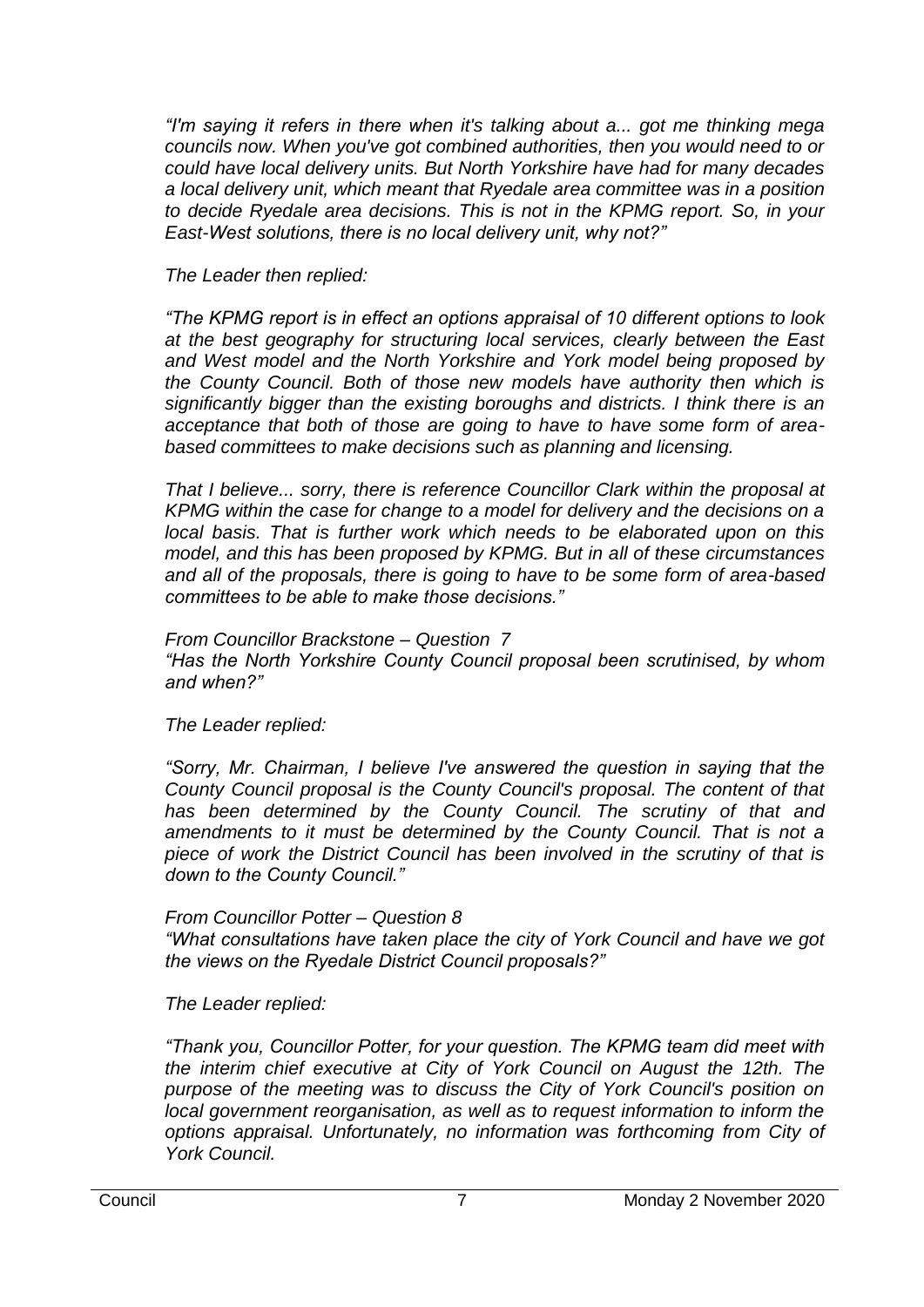*The Leader of Scarborough Council discussed the KPMG work with the Leader of the City of York Council on August 20th. And also, the Chief Executive of Ryedale District Council met with the Chief Operating Officer of City of York Council today on November the 2nd.* 

*What I can tell you is the City of York Council resolved, as a full council meeting on October 29th, to submit a bid to the Government to remain as a unitary on its current footprint. And not only that, but they also decided to join a strategic partnership with North Yorkshire County Council. This would leave York in the words of the government minister Simon Clarke who got the ball rolling on this process as a unitary of 'sub optimal' size. I think it is important just to make very clear, the government has given criteria which we must follow. And that criteria says that unitary authority should be between 300 and 600,000 people.*

*The County Council proposal supported by the City of York to create one authority, which is greater than the upper limit of 600,000, and to create another authority, which is 100,000 people smaller than the lower limit. The east and*  west proposal out of the two is the only proposal that complies with the *government's criteria.* 

*It's worth pointing out as well, that the Government may, should it still wish to* decide, to accept a proposal for local government reform, even if one or more of *the authorities impacted do not support it. Consent is not required.* 

It is highly unlikely that there's going to be a single proposal that all nine authorities are going to be happy with. I like to hope that there was, I really don't *think that there's going to be. It is, however, worth noting that the majority of council leaders in York and North Yorkshire, seven out of the nine, support the east and west model, that is a model that has the greatest consensus amongst the nine local authorities."*

*Councillor Potter then asked a supplementary question:*

*"It's interesting to hear that consent is not required because it would appear that City of York Council don't particularly want to talk to us about setting up an east west setup. So, how can we draw any meaningful proposals with City of York Council, if we've not had any discussions with them about setting up an east west?"*

*The Leader then replied:*

*"Thank you Councillor Potter for your question. I don't know if I've been clear, but we have tried to have constructive conversations with City of York Council, who basically were not prepared to do that. We asked for information. And we were told, basically use the information that's in the public domain. There has not been a constructive dialogue with City of York Council. That's unfortunate. But there's nothing we can do about that. And as I stated very clearly City of York Council wish to remain as they are, and I believe the only reason for that*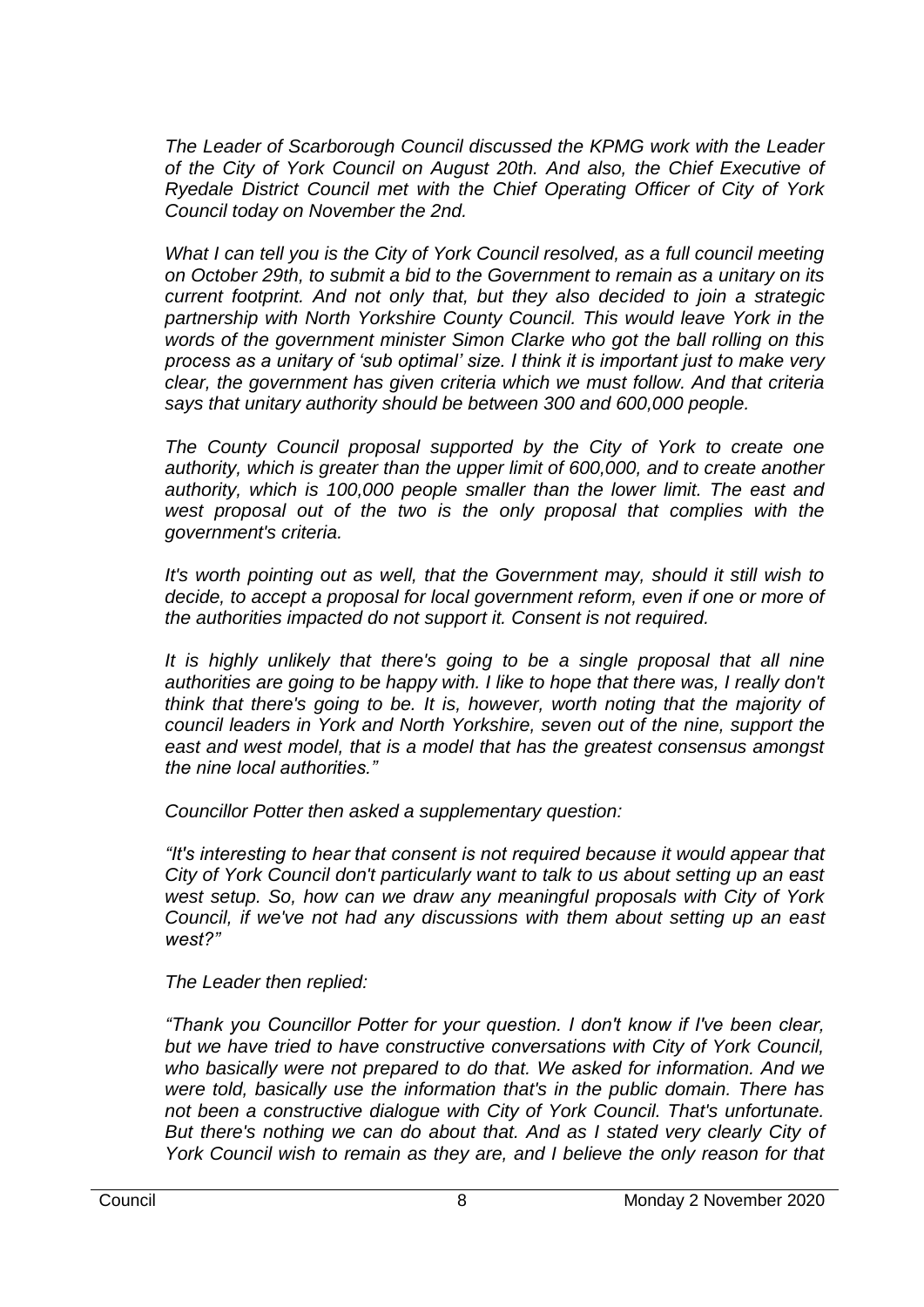*not to look to any alternatives is purely self-interest. Because there are issues that every council has, services which could be delivered better new ways of working, that could be brought in, but City of York Council has flatly and robustly refused to look at any proposal other than keeping City of York Council on its current footprint. I think that is a grave mistake. I don't think that provides best value to the taxpayer, to the residents of York, who I think can be really advantaged by the east and west proposal as well as residents of North Yorkshire, but we have tried, unfortunately, we have failed to engage the City of York Council. But we really did try. But unfortunately, that wasn't possible. "*

*From Councillor Clark – Question 9*

*"Who took the decision to spend £25,000 on KPMG? And how much was permitted before the tendering took place? "*

*The Leader replied:*

*"Thank you, Councillor Clark, for your question. Again, this is one that you would have the answers to if you'd have attended the briefing back in July, but I am happy to.*

*The decision to commission KPMG was taken jointly by the seven districts and borough authorities. Up to £25,000, was allocated by each authority to cover the cost of this research and preparation of a case for change. The decision was taken to ensure that members of all seven authorities were fully appraise the various options and able to respond if and when an invitation for proposals was*  received from the government. In the case of Ryedale District Council, the *decision to spend £25,000 was made by the Chief Executive. Although within delegated spending limits, a formal decision notice was prepared given the absence of our meetings. This followed advice issued by the Monitoring Officer. A copy of this decision notice has been sent to all members by email. No spend was committed before the tendering took place. "*

*Councillor Clarke then asked a supplementary question:*

*"How do we know we'd need £25,000 then? Or is that just a number that came back to us? And if that is a number that came back to us, what is needed is £25,000. Is the rumour that KPMG cost £150,000. £150 times seven is £175,000. What's happened to the other £25,000?*

*The Leader then replied:*

*"Thank you, Councillor Clark for your supplementary question. The Chief Executive allocated up to £25,000 to cover the preparation of a business case and an options appraisal by KPMG. It was a figure of up to £25,000. My understanding and I will be able to get clarity on this for you is that the KPMG report did not cost £25,000. But the figure and decisions taken by the Chief Executive was to allocate up to £25,000, if this was needed."*

*Councillor Clark then asked:*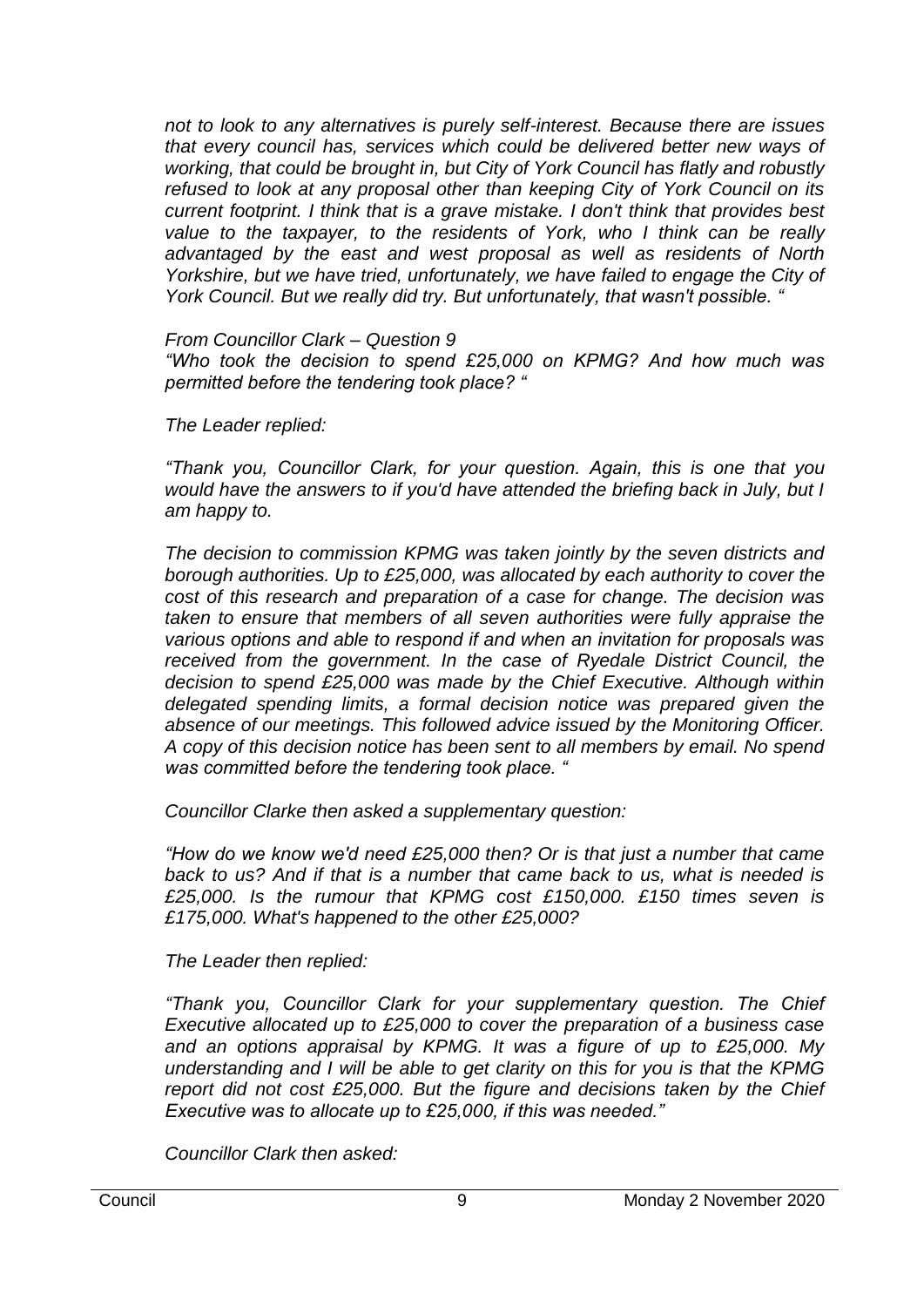*"So, what happened to the extra? Did we put in £25,000 or some other number?"*

*The Leader then replied:*

*"I think I made very clear and answered the question Mr. Chairman. The Chief Executive made the decision up to £25,000 for the preparation of a business case and options appraisal."*

*Councillor Clark then asked:*

*"Sorry Chair, it's a simple question, how much did we put into the KPMG bid? "*

*The Leader then replied:*

*"I will be able to get clarity for you on that Councillor Clarke, but the decision was taken by the Chief Executive, to allocate up to £25,000."*

*Councillor Clark then asked:*

*"I understood, that I was perfectly clear."*

*The Leader then replied:*

*"£25,000 isn't spent."*

*Councillor Clark then asked*

*"How much was spent?"*

*The Leader then replied:*

*"I will be able to get clarity on that and provided to you, Councillor Clarke."*

*Councillor Clark then asked:*

*"In a written reply in the minutes please."*

*The Leader then replied:*

*"I'm happy to provide a written answer."*

*From Councillor Wass – Question 10 "Could we please have copies of the minutes of the North Yorkshire Leaders meetings from July to date.? "*

*The Leader replied:*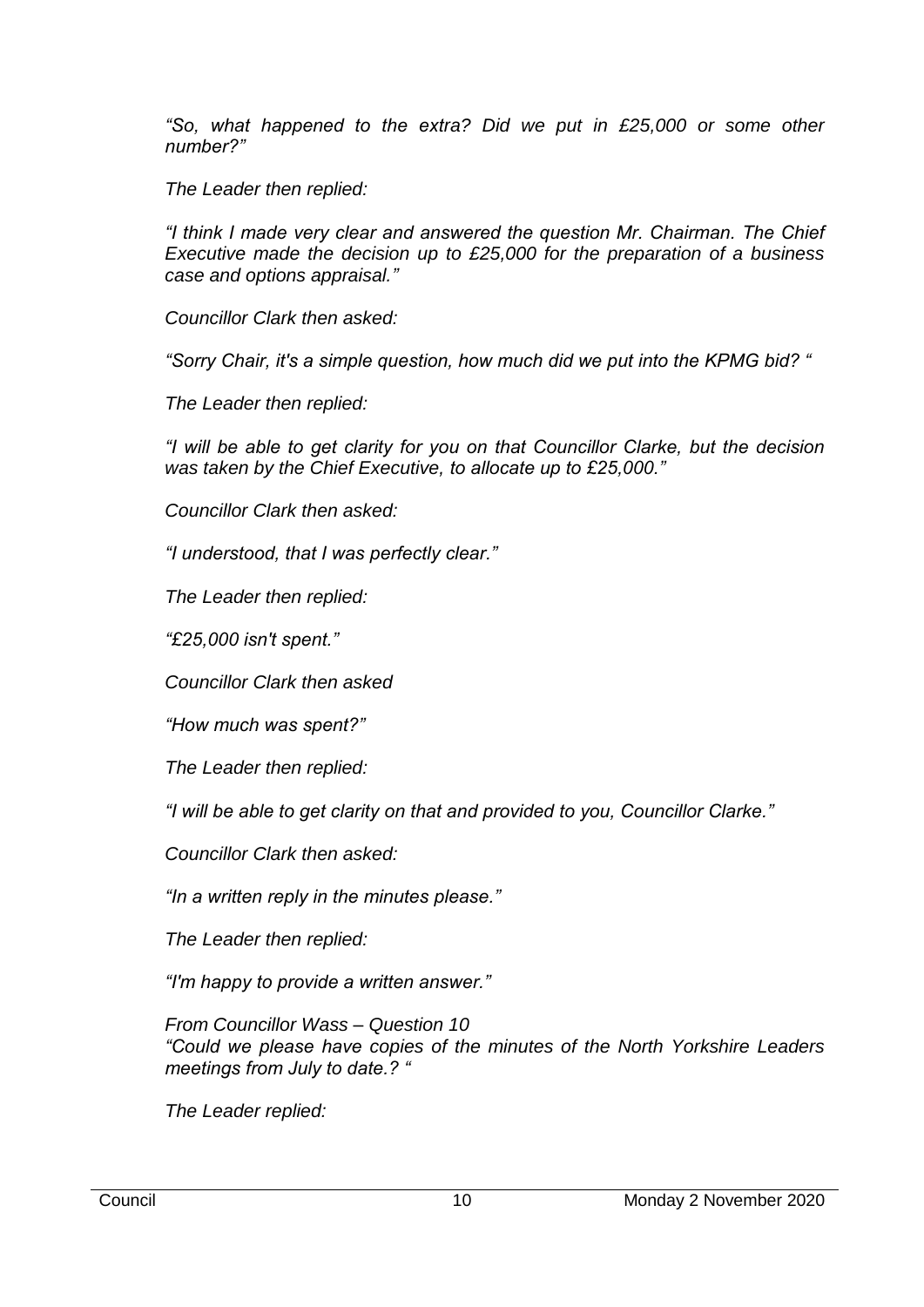*"Thank you Councillor Wass for your question. Minutes of the informal meetings of local government York and North Yorkshire held on July 9th, August 27th, and October 9th, and minutes of a North Yorkshire Chief Executive meeting held on September 11th, have been sent to all members via email."*

*Councillor Wass then asked a supplementary question:*

*"Thank you. Yes, I just get the feeling that we put these questions forward. And it's taken these questions to go to you in order to get a reaction. And I know, you know, we weren't there bless us in July. But there's been a lot happened since July. You've mentioned this evening, meetings in August, meetings in October. And yet it's come down to literally I presume today to get these emails. And I'm sure, you know, other counsellors, as well as the liberals have benefited from the questions that we've asked. And surely shouldn't it be up to you as Leader to produce in a professional and transparent way, what these meetings have entailed and why we need to be informed rather than as asking."*

# *The Leader then replied:*

*"Thank you Councillor Wass, I think it's also worth informing you that there wasn't just a briefing held in July. But there were subsequent briefings, which the Liberal Group also failed to attend. There was also several email briefings that have been circulated to all members, not only by the Chief Executive, but by myself as Leader. I've endeavoured to share as much information as I possibly can, with my fellow members. And I think I have done a good job of doing that. I am happy to collate all of that information that's been sent over the past six months or so. From the start of the first lockdown situation, to the resumption of the meetings and beyond, I'm happy to provide that information to you so that you can see exactly the scale of information that has been shared*  with members at key junctures on this journey towards the meeting happening *on Thursday with a decision whether to submit or not in the business case."*

## *From Councillor Clark – Question 11*

*"Please list the public health benefits of breaking up the current public health arrangements to Ryedale."*

*The Leader replied:*

*"Thank you Councillor Clark for your question. Question three, which you asked me earlier was how does the breaking of NYCC Public Health Department help in the current campaign against COVID-19? I feel, that I have adequately answered the question that you asked then. And I do believe that this question is, in effect, a duplicate of that question, my answer to question three stands. And I believe that I've answered that thoroughly and adequately."*

*Councillor Clark then asked a supplementary question:*

*"Yes Chair. Does it ever occur to the Leader that the public out there ask basically the following question in relation to this, and previous ones? Why is*